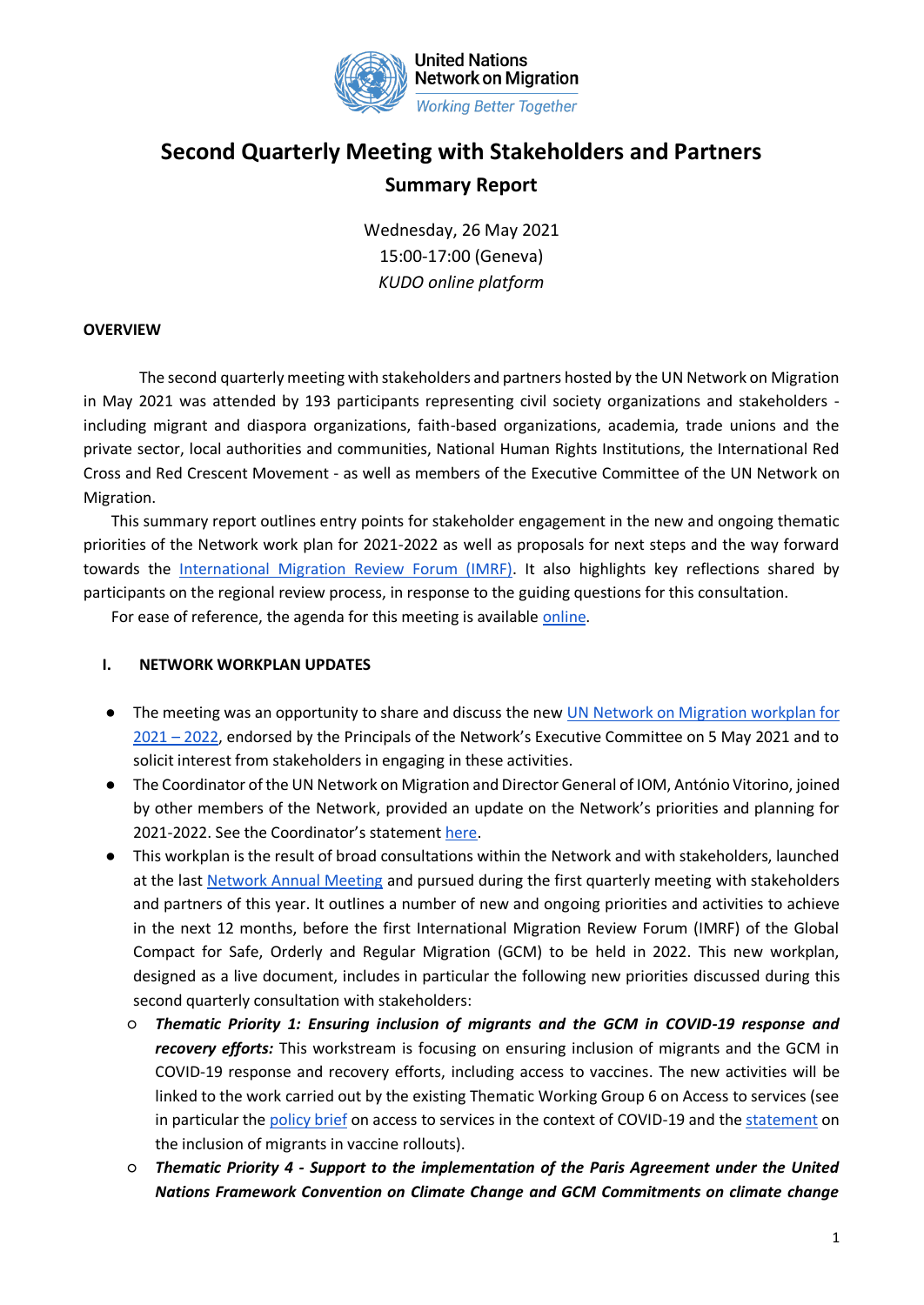*and migration:* IOM and UNFCCC are co-leading this workstream with the engagement of a wide range of actors (over 35 contributions from stakeholders have been received by the UN Network on Migration secretariat following the first consultation on this new thematic priority). Migration has been integrated in the climate convention work and in a number of global policy processes for the past 20 years (Task Force on Migration at COP21, Cancun Adaptation Framework, Nansen Initiative, Sustainable Development Goals, Sendai Disaster Risk Reduction Agenda, etc.). In this context, this new thematic priority aims to provide support to the implementation of the Paris Agreement under the United Nations Framework Convention on Climate Change (COP21) and GCM commitments on climate change and migration. The COP26, which will take place in November 2021, represents a key opportunity and turning point to address key highlights related to migration and ensure policy coherence between the implementation of the Paris Agreement and of the GCM.

○ *Thematic Priority 7 - Enhancing the application of anti-discrimination dimensions, including discrimination based on gender into the work of the Network:* Discussions with the Network and stakeholder partners have highlighted the importance of employing an intersectional lens in the implementation of this workplan and of fostering integration of the GCM guiding principles such as on addressing gender responsiveness. Considering that gender impacts all stages of migration, four main areas of activities have been identified for this workstream: 1) hold an anti-discrimination event series to identify challenges, develop priorities and gather promising practices, 2) develop policy and knowledge products including existing ones, 3) support GCM Champion countries to build gender responsiveness into GCM actions and 4) promote capacity-building trainings in countries/regions. During the second quarterly meeting, stakeholders delineated two issues as pressing ones that must be addressed in the work of the Network and in the activities of this new workstream: trafficking of women and girls and gender-based violence.

#### **II. REGIONAL REVIEWS AND ROAD TO THE IMRF**

#### *Overview*

- The COVID-19 pandemic has impacted the organization of the regional reviews, which were originally planned for 2020 and emphasized the crucial importance for subregional and regional platforms to be actively engaged in the review process.
- Four out of the five regional reviews of the GCM have been held online during the first quarter of 2021, besides the first regional review in Europe which took place in November 2020. The upcoming regional review in Africa will take place in August 2021.
- The first IMRF to be held in the first half of 2022 represents a key opportunity for civil society and stakeholders to actively engage and play an important role in GCM implementation. The Network will organize two consultations with stakeholders in the coming weeks, providing a platform to share inputs on the Secretary-[General's Report](https://migrationnetwork.un.org/un-sg-biennial-reports). This report is an important tool in shaping the discussions, envisaged roundtables and policy debate during the IMRF in 2022, as well as the Progress Declaration that will be adopted during the closing session of this Review Forum.
- [52 Country Networks](https://migrationnetwork.un.org/country-and-regional-networks) have been established, with 14 operating in one of the [23 Champion countries.](https://migrationnetwork.un.org/sites/default/files/docs/coordinator_statement_-_champions_26may2021_as_delivered.pdf) Along with the 6 Regional Networks, these platforms aim to strengthen coordination amongst relevant actors and provide coherent support by the UN system to Member States, stakeholders and partners in their implementation, follow-up, and review of the GCM.
- In March 2021, the Network launched the [Migration Network Hub,](https://migrationnetwork.un.org/hub) the first knowledge platform and connection hub. Intended as a tool to share migration knowledge, expertise, good practices and initiatives related to different objectives of the GCM and substantive issues, this Hub will foster the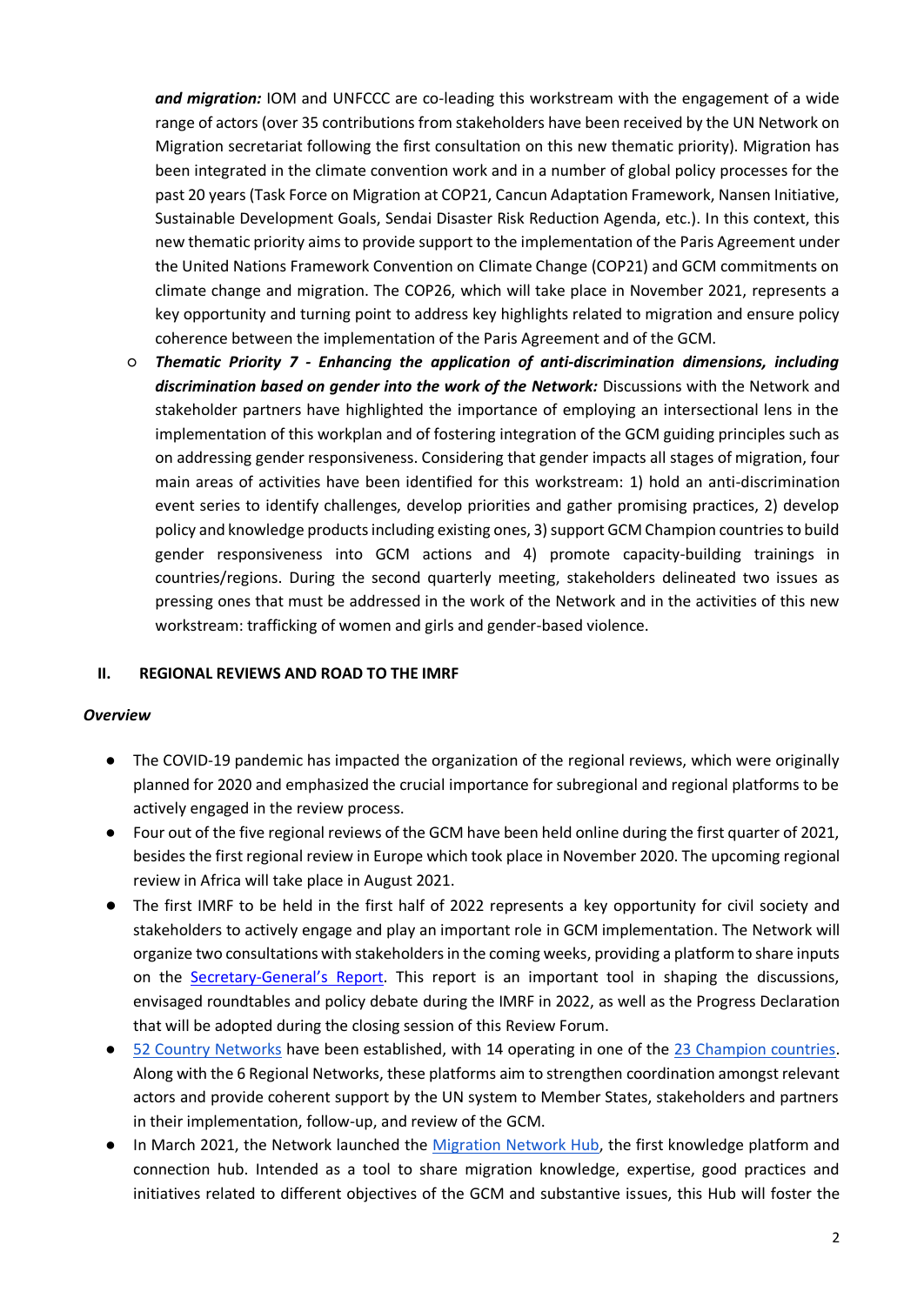implementation of the GCM. As a collaborative platform, it is meant to be a dynamic tool which will serve to share information in a transparent manner and help stakeholders to prepare and provide consolidated inputs towards the IMRF.

# *Europe*

- *Overview:* the first regional review of the GCM took place in Europe and North America in November 2020. Over 100 organizations participated in the first Multi-stakeholder Consultation (9 November) prior to the Regional Review of the GCM in the UNECE region (12-13 November). The GCM Follow up and Review Timeline for Europe and North America is accessible [here.](https://migrationnetwork.un.org/country-regional-network/europe-north-america)
- *Engagement and participation of civil society and all relevant stakeholders in the regional review***:** the wide and meaningful participation of stakeholders in the regional review was facilitated by the organization of two meetings dedicated to stakeholders in view of the Multi-stakeholder Consultation and the Intergovernmental Regional Review Meeting. The COVID-19 pandemic affected the organization of this meeting but stakeholders noted that online platforms enhanced transparency and facilitated access to new voices. Interpretation into Russian (among other languages), facilitating inclusion of stakeholders from Central Asia, was well received.
- *Key thematic priorities***:** the summary report from the Multi-stakeholder Consultation in the UNECE region prepared by the Rapporteur has been published [here.](https://migrationnetwork.un.org/sites/default/files/docs/nw-cso_consultation_summary_note_of_outcomes_and_next_steps_4april19.docx_final_0.pdf) One of the key issues underlined during this quarterly meeting was the violence faced by migrants: collective or summary expulsions, forced returns, pushbacks without due process, criminalization of human rights defenders and individuals who provide humanitarian assistance to undocumented migrants.

In the framework of this regional review, [17 reports](https://migrationnetwork.un.org/country-regional-network/europe-north-america) have been submitted by stakeholders for the UNECE region. The identification of a Rapporteur amongst civil society and stakeholders, in charge of summarizing and sharing the outputs from the Multi-stakeholder Consultation at the Intergovernmental Regional Review Meeting has been mentioned as one of the best practices by participants. The video recording of the Multi-stakeholder Consultation in the UNECE region is available at the bottom of this [page.](https://migrationnetwork.un.org/country-regional-network/europe-north-america)

● *Suggestions to further improve engagement of stakeholders:* CSOs and stakeholders emphasized the good level of commitment of governments in this review process, but pointed out the need for a stronger engagement of Member States in the future.

# *Asia-Pacific*

- *Overview:* The regional review of the GCM in Asia-Pacific took place on 10-12 March 2021 and was preceded by a Multi-stakeholder Consultation on 4 March.
- *Engagement and participation of civil society and all relevant stakeholders in the regional review***:** A series of four virtual Multi-stakeholder Consultations has been organized between October 2020 and February 2021 in Asia-Pacific, as part of the preparatory process of and leading up to the regional review. In order to ensure a whole-of-society approach, the organizers specified that the following principles were followed: transparency and inclusivity (facilitated by online meetings), diversity (new voices, sectoral and gender balance), and meaningful participation.
- *Key thematic priorities:* Stakeholder inputs have been integrated into the reports of each of the four Multi-stakeholder consultations on this [page.](https://migrationnetwork.un.org/country-regional-network/asia-pacific) A 'summary of outcomes of the four stakeholder consultations' is availabl[e here.](https://migrationnetwork.un.org/sites/default/files/docs/escap_gcm_2021_cpr2_eng.pdf)
- **Suggestions to further improve engagement of stakeholders:** A questionnaire has been sent to stakeholders by the organizers after the review. In their responses, CSOs and stakeholders highlighted the need to have better representation by engaging more groups from different regions, in particular